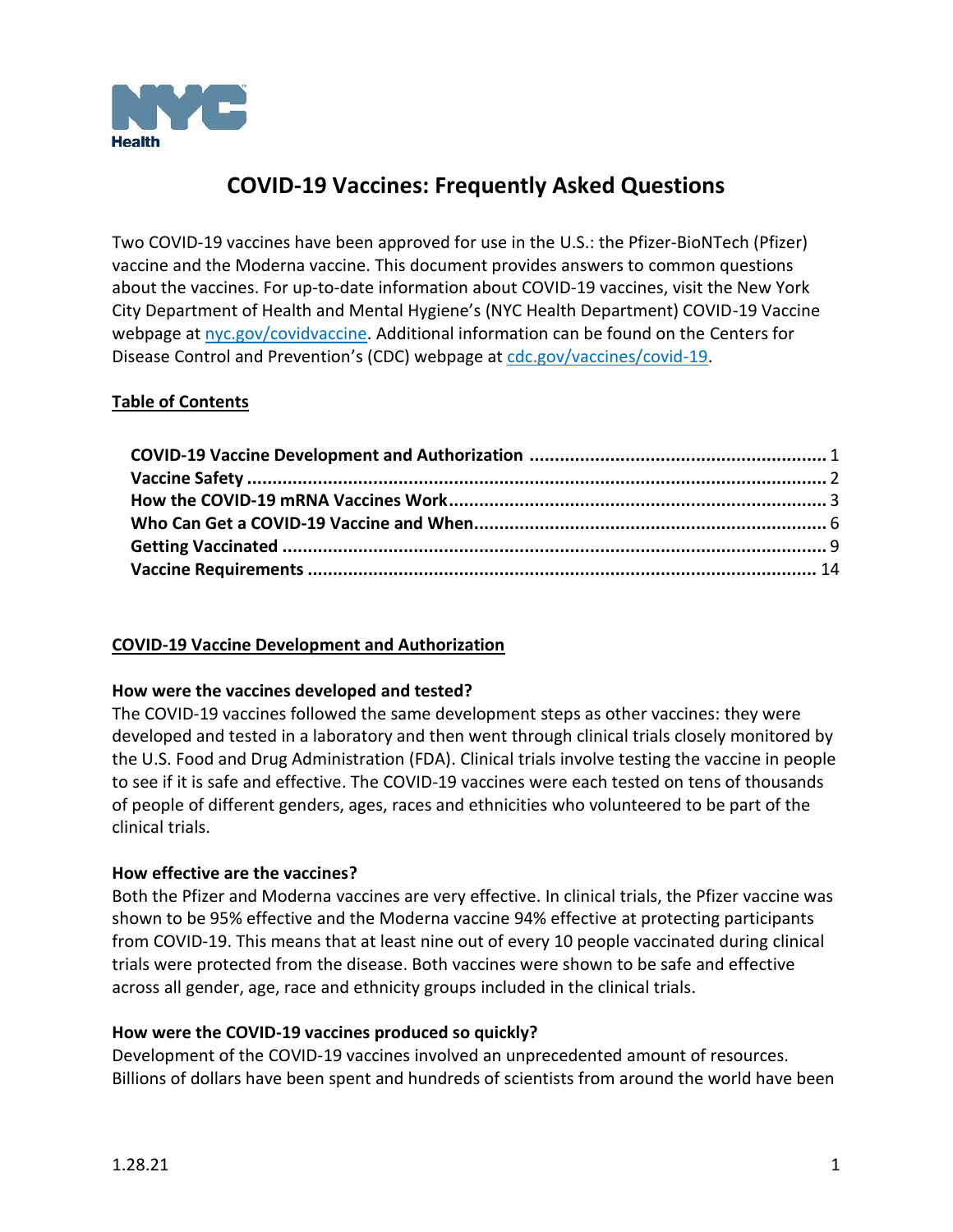working nonstop on developing vaccines since the spring of 2020. Scientists built on many years of research from other vaccines, including research on vaccines for other coronaviruses.

The federal government provided special funding to allow development, testing and production of the vaccines to happen at the same time. This allowed companies to start manufacturing vaccines even before they were authorized for use. The federal government, state and local health departments, and health care providers have been planning for months for storage, distribution, supplies and other logistics, so the vaccines could be delivered and administered as soon they were authorized for use.

# **What is the process for authorizing the vaccines for use?**

In an emergency, the FDA may allow vaccines (and other treatments) to be used by granting emergency use authorization (EUA). All vaccines granted an EUA must go through the same clinical trials as all other vaccines. The FDA may grant an EUA only if clinical trial data and other information strongly suggests that the benefits of getting the vaccine outweigh any risks to patients. The FDA also expects manufacturers whose COVID-19 vaccines are authorized under an EUA to continue clinical trials to obtain additional safety and effectiveness information and apply for approval (licensure).

# [Back to Table of Contents](#page-0-1)

# <span id="page-1-0"></span>**Vaccine Safety**

# **How do I know the COVID-19 vaccines are safe?**

The authorized vaccines were shown to be very safe through clinical trials. These trials involved testing the vaccine on tens of thousands of volunteers. The process was monitored closely by the FDA and other organizations. To ensure the safety of the vaccines:

- The FDA reviewed clinical trial plans and protocols to ensure the procedures meet the highest scientific and ethical standards.
- The clinical trials were closely monitored by a variety of organizations, including data safety monitory boards that are made up of outside experts (medical personnel, ethicists, statisticians, patient advocates).
- FDA scientists and medical professionals evaluated all available information to determine if a vaccine is safe and effective and should be authorized for use.
- Several federal agencies and organizations continue to monitor the safety of the vaccines as they are being used.

# **Is it possible to get Bell's palsy from the vaccines?**

Out of the tens of thousands of people who received one of the two vaccines during clinical trials, a few people developed Bell's palsy (facial paralysis). However, the FDA did not determine that these cases were caused by the vaccines. The rate of Bell's palsy seen during the clinical trials was not above the rate expected in the general population. People who have had Bell's palsy can be vaccinated. If you have Bell's palsy, talk to your health care provider if you have questions.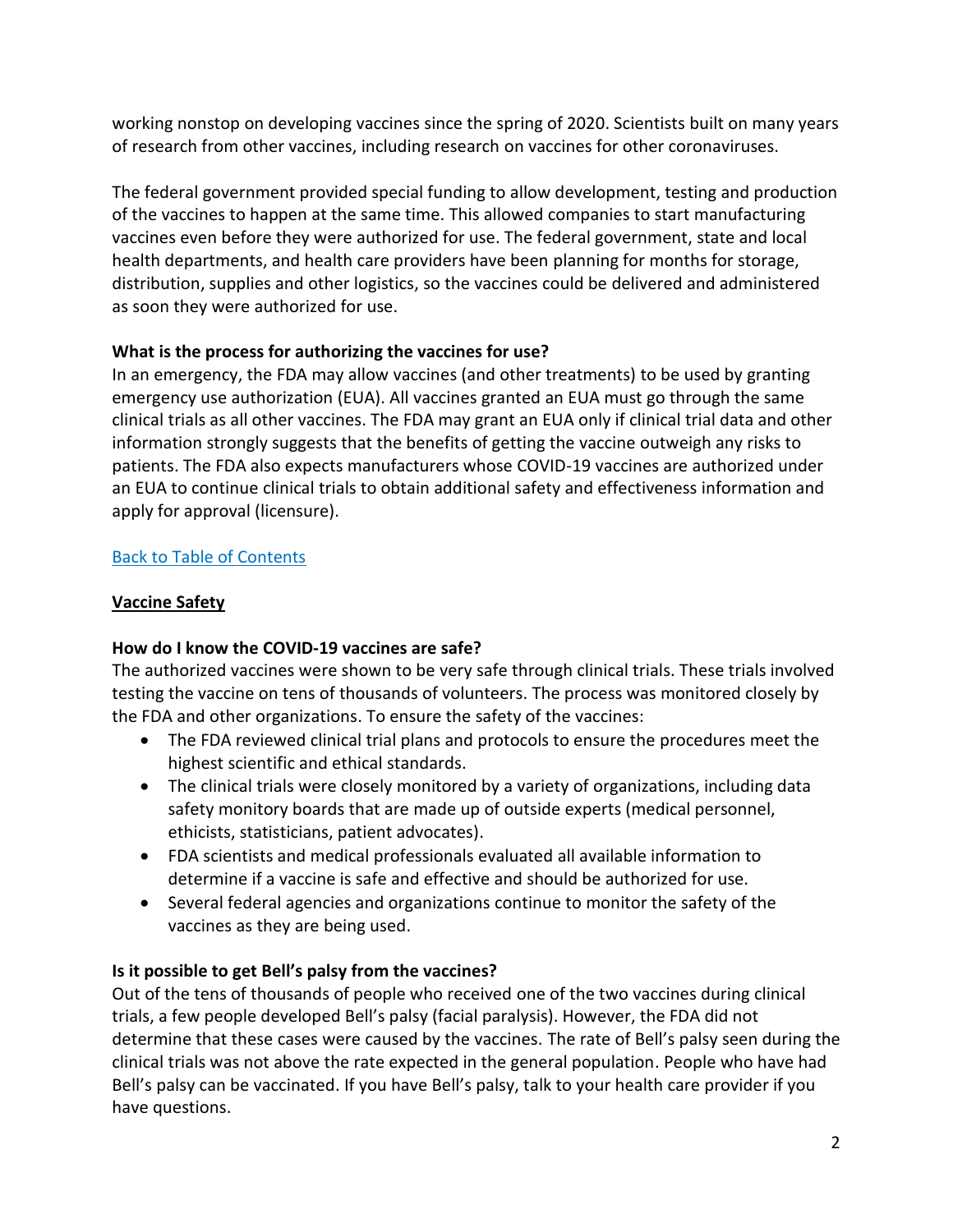#### **Is it possible to get Guillain-Barré from the vaccines?**

No cases of Guillain-Barré syndrome (GBS) have been reported following vaccination among participants in the Pfizer or Moderna clinical trials. People who have had GBS can be vaccinated. If you have GBS, talk to your health care provider if you have questions.

### **Do the vaccines cause fertility issues?**

Infertility has not been found to be a problem in women who have had COVID-19, so it would not be expected to be an issue for the vaccine. People who are trying to become pregnant now or who plan to try in the future can be vaccinated. Vaccines are monitored and tested closely before being authorized for use and after. And there is **no** evidence that fertility problems are a side effect of COVID-19 vaccines, or of any other vaccines.

Claims of infertility are based on a misunderstanding of the science. The COVID-19 vaccines, like many other vaccines, work by teaching our body to create antibodies to fight the virus. Concerns of infertility are based on the idea that the antibodies will attack a protein in the placenta that has a few things in common with a protein found in the COVID-19 virus. However, the two proteins are very different, and our immune systems are smart enough to tell the difference. There is currently no evidence that these antibodies will cause any problems in pregnancy, including development of the placenta.

### **Are allergic reactions or other adverse reactions to the vaccines being tracked?**

Health care providers are required to report certain adverse events following vaccination to a national reporting system, called Vaccine Adverse Event Reporting System (VAERS), managed by the CDC and FDA. People can also self-report side effects or other reactions on the VAERS [webpage](https://vaers.hhs.gov/reportevent.html) or by calling 800-822-7967. In addition, the CDC has created a smartphone app called V-safe through which people can report reactions to the vaccine. Visit the CDC's V-safe [webpage](https://www.cdc.gov/coronavirus/2019-ncov/vaccines/safety/vsafe.html) to learn more.

#### [Back to Table of Contents](#page-0-1)

#### <span id="page-2-0"></span>**How the COVID-19 mRNA Vaccines Work**

#### **What types of COVID-19 vaccines are available?**

Currently, two vaccines are authorized for use in the United States: the Pfizer vaccine and the Moderna vaccine. Both vaccines are messenger RNA (mRNA) vaccines. While these are the first mRNA vaccines to be authorized, mRNA technology has been studied for over 30 years.

#### **What is mRNA?**

mRNA is a molecule that contains the blueprint for cells to make proteins.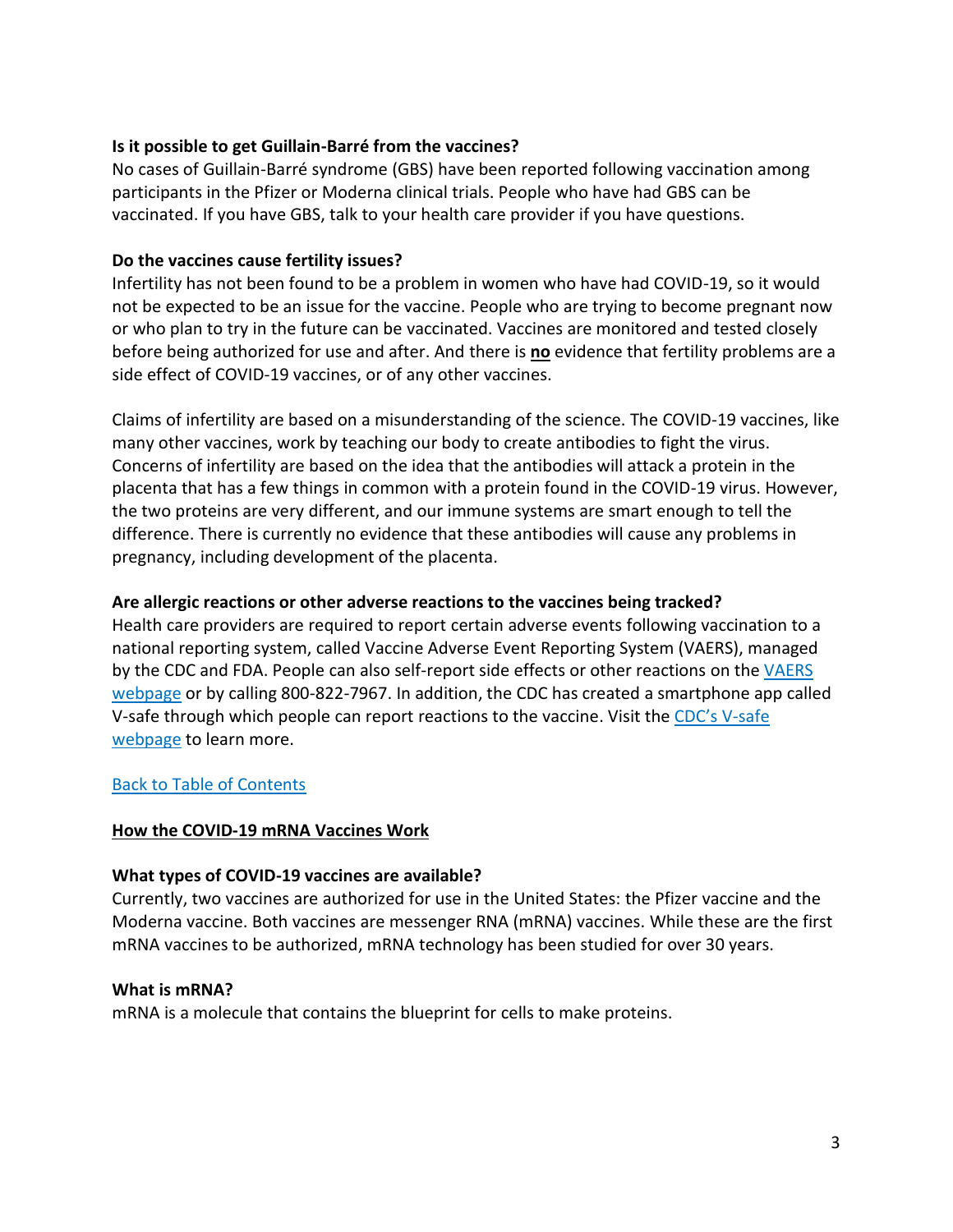### **How do mRNA vaccines work?**

Here is how mRNA vaccines work:

- The mRNA molecules enter the body with instructions on how to make a protein that is part of the virus that causes COVID-19.
- The proteins produced trigger the body to make antibodies (special proteins that fight against a specific infection) and other defenses.
- The mRNA is then broken down and destroyed by the body.
- If a person is exposed to COVID-19 after they are vaccinated, the body will be able to recognize the virus and produce antibodies and other defenses to fight it.

In short, mRNA is similar to an email that gets sent to your body with instructions on how to identify and destroy the virus. Your body uses those instructions and then deletes the email completely.

### **Do mRNA vaccines interact with a person's DNA or change a person's DNA?**

No. mRNA does not interact with or change a person's DNA.

### **Do the vaccines stop me from getting COVID-19?**

The clinical trials showed that both the Pfizer and Moderna vaccines are very effective at preventing symptoms of COVID-19 and severe illness due to COVID-19. More research is needed to see whether the vaccines prevent people from getting and spreading the virus.

### **Do the vaccines contain the virus that causes COVID-19?**

No. Neither the Pfizer nor Moderna vaccine contain the virus that causes COVID-19.

### **Is it possible to get COVID-19 from the vaccines?**

No. It is not possible to get COVID-19 from the vaccines.

### **What are the ingredients in the vaccines?**

In addition to mRNA, the vaccines contain only the following ingredients:

- **Lipids**: Lipids are molecules of fat that do not dissolve in water. They surround the mRNA, protecting it so it does not break down before it gets into your cells. One example of a lipid included is polyethylene glycol.
- **Salts, acetic acid and amines**: These are all used to protect your cells by keeping the pH (acidity level) of the vaccine similar to the pH in your body. The Pfizer vaccine contains four salts, including table salt. The Moderna vaccine contains acetic acid (the kind of acid in vinegar), one salt and two organic compounds derived from ammonia known as "amines".
- **Sugar**: Sugar helps keep the lipids from sticking to each other or to the sides of the vaccine vial.

For a full list of vaccine ingredients, visit [here for Pfizer](https://www.fda.gov/media/144414/download) and [here for Moderna.](https://www.fda.gov/media/144638/download)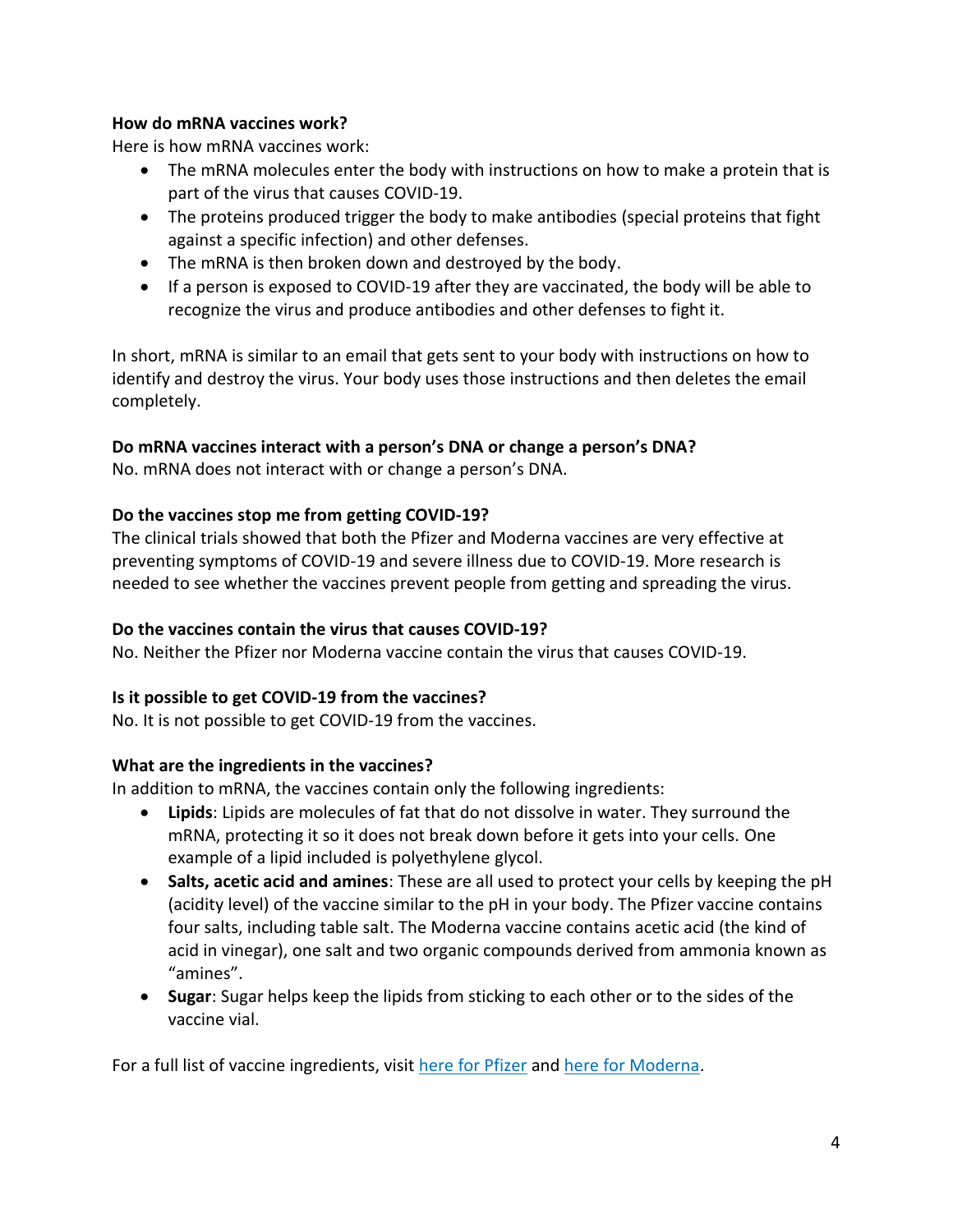### **What do the vaccines not contain?**

The vaccines do not contain:

- Antibiotics
- Blood products
- DNA
- Fetal tissue
- Gelatin
- Gluten
- Mercury
- Microchips
- Pork or other animal products
- The virus that causes COVID-19

#### **What is the difference between the Pfizer and Moderna vaccines?**

The Pfizer and Moderna vaccines are more similar than different. They both have shown to be very safe and effective. Both are mRNA vaccines, have similar types of ingredients, require two doses and can cause mild to moderate side effects.

A key difference between the vaccines is the Pfizer vaccine is authorized for people ages 16 and older, while the Moderna vaccine is authorized for people ages 18 and older. Other than that, the main differences between the vaccines have to do with how they are stored and distributed. The Pfizer vaccine must be stored in much colder temperatures and used more quickly once thawed than the Moderna vaccine, which may impact where people can get the vaccine.

#### **For how long do the vaccines work? Will I need a booster or annual shot?**

We do not yet know how long the vaccines will protect people from COVID-19. It may be that a vaccine is needed annually (like a flu shot) or that an additional shot or booster shot is needed (like with a tetanus shot). It is also possible that no additional vaccine will be needed after the first two doses. Continued research and time will tell us how long the vaccines' protection last and whether additional doses are needed. People who participated in the clinical trials will continue to be monitored and we will learn more over time from the millions of people being vaccinated in the U.S. and around the world.

#### **How many people need to be vaccinated to reach herd immunity for COVID-19?**

Herd immunity is when enough people in a population have immunity (protection) against a contagious disease such that the disease is unlikely to spread. As a result, even people who are not vaccinated are at lower risk for infection. The percent of the population that needs to have immunity to reach herd immunity is different for different diseases.

For COVID-19, experts do not yet know what percentage of people would need to be vaccinated to reach herd immunity. However, even before we reach herd immunity, having a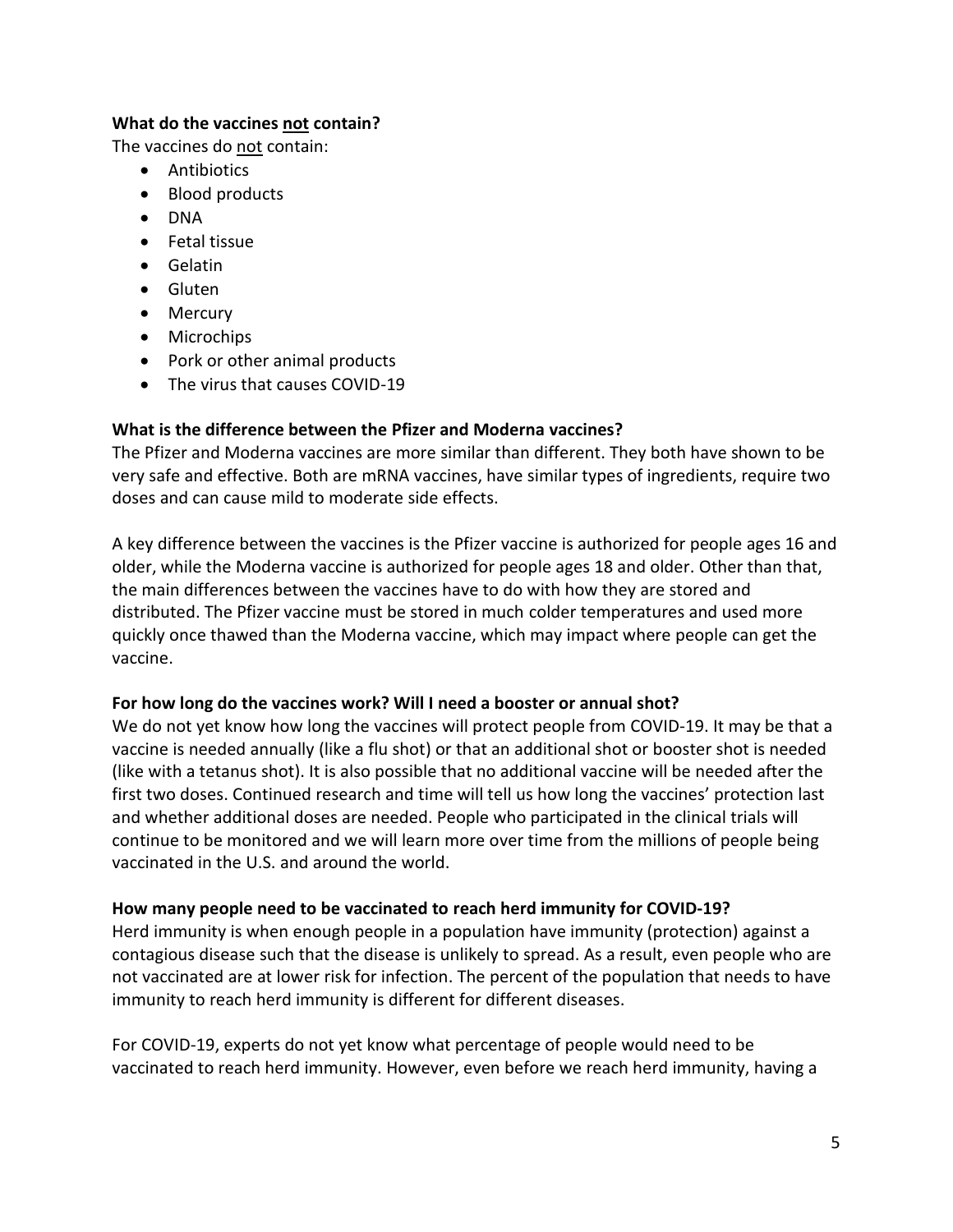high number of people vaccinated will lower the number of people who get sick and are hospitalized or die from COVID-19.

### **Are the vaccines effective against new variants or strains of the virus?**

It is normal for a virus to mutate (change) over time and for new variants to occur. Several variants of the virus that causes COVID-19 have been identified. Some of these variants seem to spread more easily and quickly than others, which may lead to more cases of COVID-19. The vaccines are expected to protect against emerging variants detected to date, though the data are very preliminary. Scientists are working to learn more about these variants and how they affect vaccines.

### [Back to Table of Contents](#page-0-1)

### <span id="page-5-0"></span>**Who Can Get a COVID-19 Vaccine and When**

### **When can I get a COVID-19 vaccine?**

COVID-19 vaccines will likely be available for most New Yorkers by mid-2021. Until there is enough supply available, people with an increased risk of getting COVID-19 or of having severe COVID-19 illness are being prioritized for vaccination. This includes health care workers; certain types of public-facing essential workers such as teachers and school staff, public transit workers, first responders, and grocery store workers; people living in certain group settings such as nursing homes and homeless shelters; and people ages 65 years and older. People with underlying medical conditions that increase the risk of severe COVID-19 will also be prioritized.

#### **Who decides which groups are prioritized for vaccination?**

New York State (NYS) determines what groups are eligible and prioritized, and the timeline for distribution for the entire state. Prioritization is based on guidance issued by the CDC Advisory Committee on Immunization Practices.

#### **How will I know when it's my turn to be vaccinated?**

For updated guidance about when different groups are eligible to get vaccinated, visit the NYC Health Department's COVID-19 Vaccine Eligibility webpage a[t nyc.gov/covidvaccinedistribution.](http://nyc.gov/covidvaccinedistribution) Information will also be shared through community outreach and social media, community partners, employers of essential workers eligible for vaccination, and health care providers. For real-time updates related to COVID-19, text "COVID" to 692-692. Message and data rates may apply.

### **Will there be enough vaccine for everyone?**

It will take time to produce enough vaccine for everyone. However, we anticipate there will be enough vaccine for all New Yorkers who want it by mid-2021.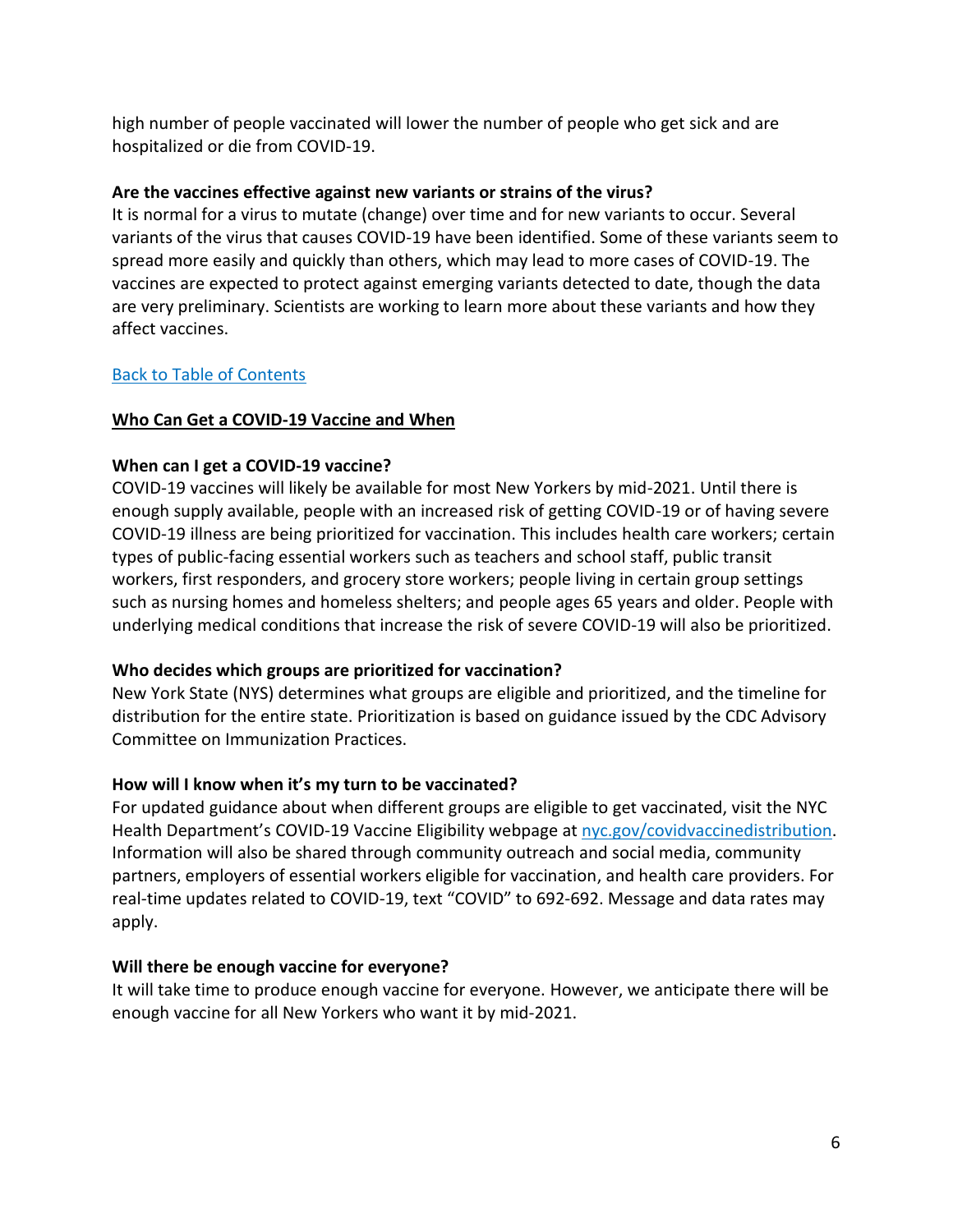#### **Who can be vaccinated?**

People ages 16 and older can be vaccinated. People ages 16 and 17 can only get the Pfizer vaccine, as the Moderna vaccine has only been authorized for people ages 18 and older. Vaccination for people ages 16 and 17 requires child assent and parental consent.

#### **Who cannot get vaccinated?**

People younger than 16 years old cannot get vaccinated at this time, as the vaccines are not authorized for use in this age group. See the next several questions for additional information about specific groups and for special precautions for people who may be allergic to the vaccine.

#### **When will a vaccine be available for children?**

Pfizer and Moderna have recently begun studies to see if their vaccines are safe for children. If a vaccine is shown to be safe and effective for children, the FDA can authorize its use for children. The earliest this is likely to occur is mid-to-late 2021.

#### **I am pregnant or breastfeeding. Can I get vaccinated?**

People who are pregnant or breastfeeding may choose to be vaccinated. Currently, there is very little data on the safety of COVID-19 vaccines in people who are pregnant, as pregnant people were not part of the clinical trials, except for a few who were pregnant and did not know it or later became pregnant. Similarly, people who were breastfeeding were not included in the clinical trials. However, data suggest that COVID-19 is not transmitted through breast milk and mRNA vaccines are not thought to be a risk to the breastfeeding infant. If you are pregnant or breastfeeding, discuss vaccination with your health care provider.

#### **I am trying to get pregnant. Can I get vaccinated?**

If you are trying to become pregnant, you may get vaccinated and you do not need to avoid pregnancy after getting vaccinated.

#### **I have an autoimmune disease or am otherwise immunocompromised. Can I get vaccinated?**

People who have an autoimmune disease or are otherwise immunocompromised (such as from cancer treatment or other medicine) may choose to be vaccinated. However, people who are immunocompromised were not part of the clinical trials, so there is no data on vaccine safety or effectiveness for this group yet. If you are immunocompromised, discuss getting vaccinated with your health care provider.

#### **I have another underlying medical condition. Can I get vaccinated?**

In general, people with underlying chronic and other medical conditions can get vaccinated. Many people who were part of the clinical trials had underlying health conditions and no issues were identified. If you have concerns about an underlying medical condition, discuss getting vaccinated with your health care provider.

#### **I have allergies. Can I get vaccinated?**

Most allergies are not a concern for COVID-19 vaccination. You can get vaccinated if you have a history of allergic reactions not related to vaccines or injectable medications — such as allergies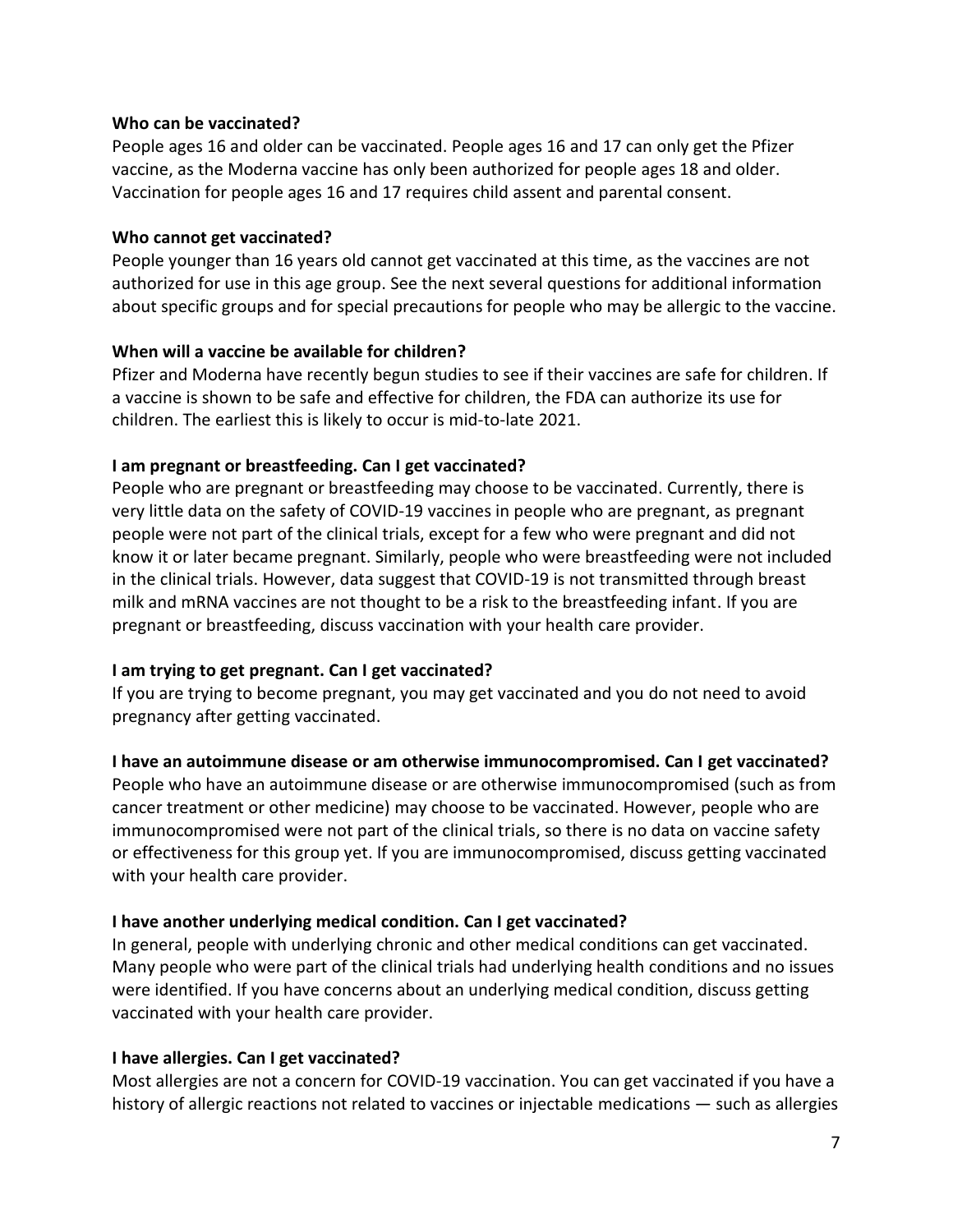to food, antibiotics or other medicine that you take by mouth, pet dander, venom, dust mites, pollen, mold, cigarette smoke, or latex — or if you have a family history of allergic reactions. However, if you have ever had severe allergic reactions (such as anaphylaxis) to anything, let the vaccinating provider know so that they can monitor you more closely afterward.

The following history of allergic reactions should be considered in vaccination decisions:

- If a health care provider diagnoses you as having an immediate allergic reaction of any severity to any ingredient in an mRNA vaccine (including polyethylene glycol or polysorbate), you should not get that vaccine. For a full list of vaccine ingredients, visit [here for Pfizer](https://www.fda.gov/media/144414/download) and [here for Moderna.](https://www.fda.gov/media/144638/download)
- If a health care provider diagnoses you as having had an immediate allergic reaction of any severity after getting the first COVID-19 shot, you should not get the second shot. Your health care provider may refer you to a specialist in allergies and immunology to provide more care or advice.
- If you have ever had a previous allergic reaction to a different vaccine or injectable medicine, talk to your health care provider before getting vaccinated. If you decide to get vaccinated, tell the vaccinating provider so they can monitor you more closely afterward.

### **I have COVID-19 now. Can I get vaccinated?**

People who are not sick do not need to be tested for COVID-19 infection before getting vaccinated. However, if you know you currently have COVID-19 or symptoms of COVID-19 you should wait until you have recovered and completed isolation to avoid exposing other people at the vaccination site while you are contagious. This means you should not be vaccinated until all the following are true:

- At least 10 days from when symptoms started (or, if you never had symptoms, 10 days from the date you were tested).
- You have not had fever for the prior 24 hours without use of fever-reducing medicine.
- Your overall symptoms have improved.

### **I previously had COVID-19. Do I need to get vaccinated?**

Yes. It is possible to get COVID-19 again. So even if you previously had COVID-19, you should get vaccinated. Also, the vaccine may boost the protection your body has already built up. There is no indication that having had COVID-19 will cause a person to have a bad reaction to the vaccine.

#### **I was recently exposed to someone with COVID-19. Can I get vaccinated?**

If you were recently in close contact with someone who has COVID-19 (within 6 feet for at least 10 minutes over a 24-hour period), you should wait to get vaccinated until after you have quarantined for 10 days since you were last exposed.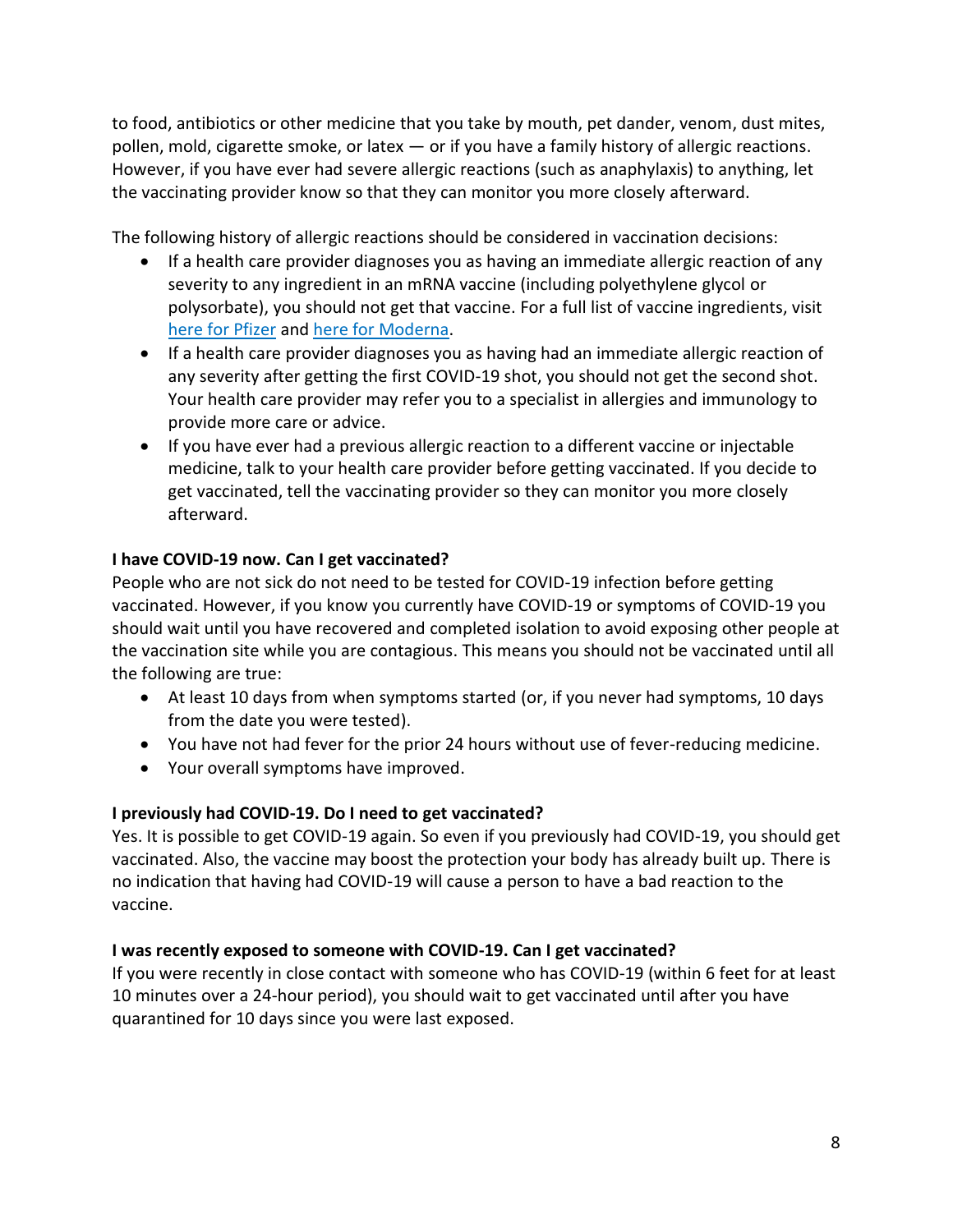**If I recently received a flu shot or other vaccine, can I get the COVID-19 vaccine?** You should get your COVID-19 vaccine at least 14 days from receiving any other vaccine. Everybody should get both a flu and COVID-19 vaccine.

### [Back to Table of Contents](#page-0-1)

#### <span id="page-8-0"></span>**Getting Vaccinated**

#### **Why should I get a COVID-19 vaccine?**

The vaccine protects you from COVID-19. No matter how old you are, COVID-19 can lead to complications and death. Even if you had COVID-19, it is important to get vaccinated because it lowers your risk of getting COVID-19 again and may prevent you from passing it on to others. Also, getting vaccinated may protect those around you, particularly people who cannot get the vaccine, such as children. Vaccination, along with other prevention measures, can help us end the COVID-19 public health emergency.

#### **Where can I get vaccinated?**

Some people, such as many health care workers and first responders, can get vaccinated by their employer. People who live or work in a group living facility, such as a nursing home, can likely get vaccinated on site.

Vaccines are also available at some hospitals, community clinics, and pharmacies, and at NYC Health Department and Health + Hospitals vaccination sites around the City. Note that many sites, including all City-run sites, require an appointment. Appointments are limited based on vaccine supply, so check back often if you do not see one open. To find a vaccination site:

- Visi[t nyc.gov/vaccinefinder.](https://vaccinefinder.nyc.gov/) You can search by address, ZIP code, or your current location.
- If you need assistance making an appointment at an NYC Health Department or NYC Health + Hospitals vaccination site, call 877-VAX-4NYC (877-829-4692) and press 1 when asked.

Do not make an appointment unless you are currently eligible to be vaccinated. Visit the NYC Department of Health's webpage at [nyc.gov/covidvaccinedistribution](http://nyc.gov/covidvaccinedistribution) for a list of eligible groups.

#### **Do I need to be tested for COVID-19 before I am vaccinated?**

No. People do not need to be tested for COVID-19 infection before being vaccinated.

### **Should I get an antibody test before getting vaccinated?**

No. An antibody test checks whether you may have had COVID-19 in the past. Vaccination is recommended for people who previously had COVID-19 even if they test positive for antibodies. It is possible to get COVID-19 again and vaccination may boost your natural immunity.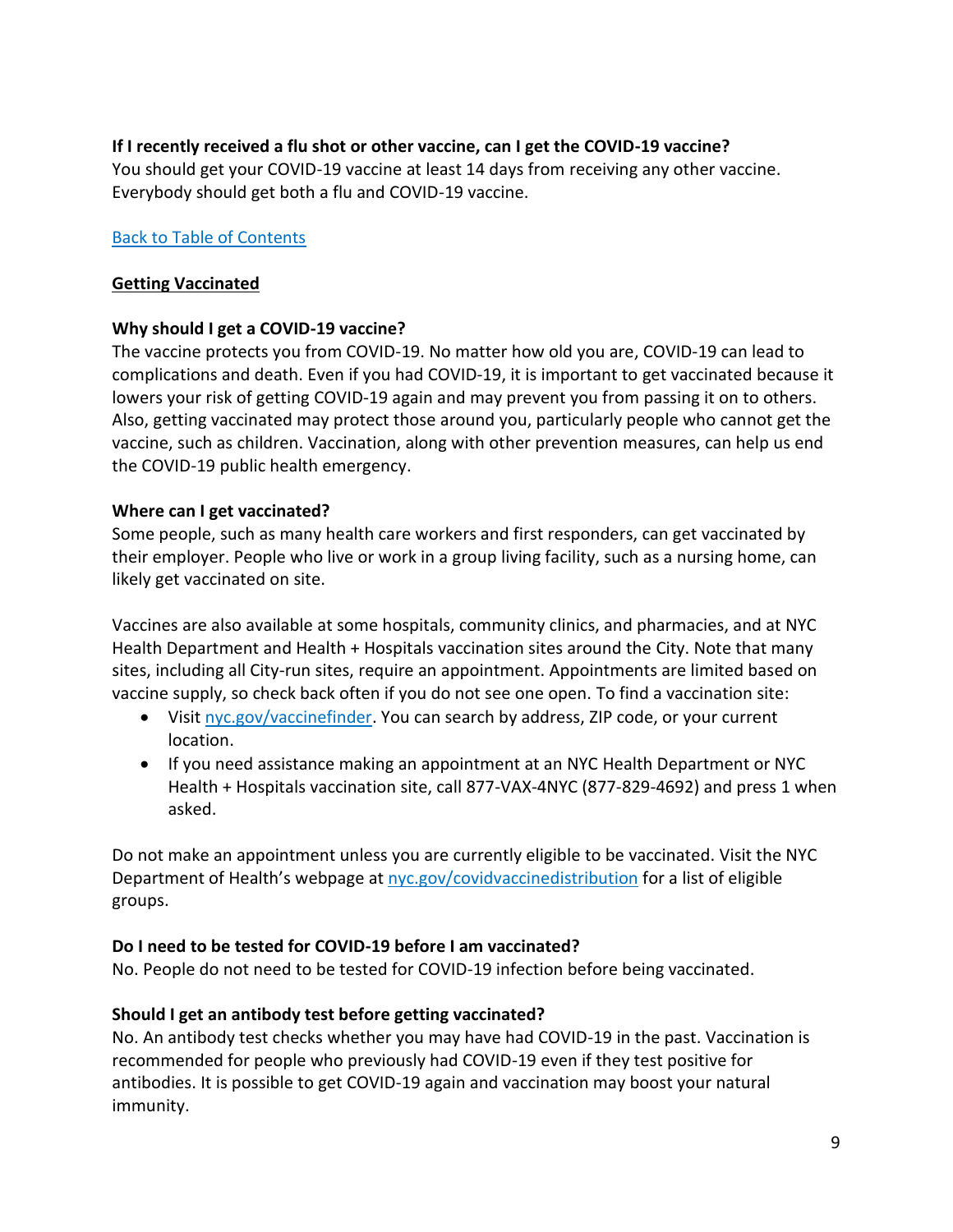### **How much will the vaccine cost? Will my insurance be charged?**

The vaccine is provided at no cost for everyone. You will not be charged, even if you do not have health insurance. If you have insurance, please bring your insurance card. Your insurance may be billed by the vaccination provider; however, you will not be charged a copayment or any other fee.

If someone tries to charge you a fee or asks for your credit card information, then it is likely a scam or fraud and you should go elsewhere for vaccination. Report vaccine fraud or abuse to the NYS Attorney General by visiting [ag.ny.gov](https://ag.ny.gov/) and selecting "File a Complaint." You can also call 833-VAX-SCAM (833-829-7226) or email [stopvaxfraud@health.ny.gov.](mailto:STOPVAXFRAUD@health.ny.gov)

### **Do I need to provide my social security number (SSN) to be vaccinated?**

No. If someone requests your SSN, you should not provide it. It may be a scam or a fraud. See the prior question for how to report any vaccine scam or fraud.

#### **Is the vaccine available only to U.S. citizens or people of certain immigration statuses?**

No. COVID-19 vaccines are available to people of all immigration statuses. Your immigration status does not matter to us and you will not be asked about it at the vaccination site.

### **Is COVID-19 vaccination a public benefit under the public charge rule?**

No. COVID-19 vaccination is not considered a public benefit under the public charge rule. Getting vaccinated will not negatively impact you or your family's immigration application.

### **Am I required to show proof that I am in a group eligible to be vaccinated?**

Yes. Prior to being vaccinated, you will be required to complete the [NYS COVID-19 Vaccine](https://forms.ny.gov/s3/vaccine)  [Form,](https://forms.ny.gov/s3/vaccine) which includes a self-attestation regarding eligibility for vaccination. You are also required to show proof of eligibility. Essential workers prioritized for vaccination must show proof of employment in New York, such as an employee ID card, a letter from their employer or affiliated organization or a recent pay stub (depending on specific priority status).

If you are eligible for a vaccine based on your age, you must show proof of age and New York residency.

Proof of age may include:

- Driver's license or non-driver ID
- IDNYC
- Birth certificate issued by a state or local government
- Current U.S passport or valid foreign passport
- Permanent resident card
- Certificate of Naturalization or Citizenship
- Life insurance policy with birthdate
- Marriage certificate with birthdate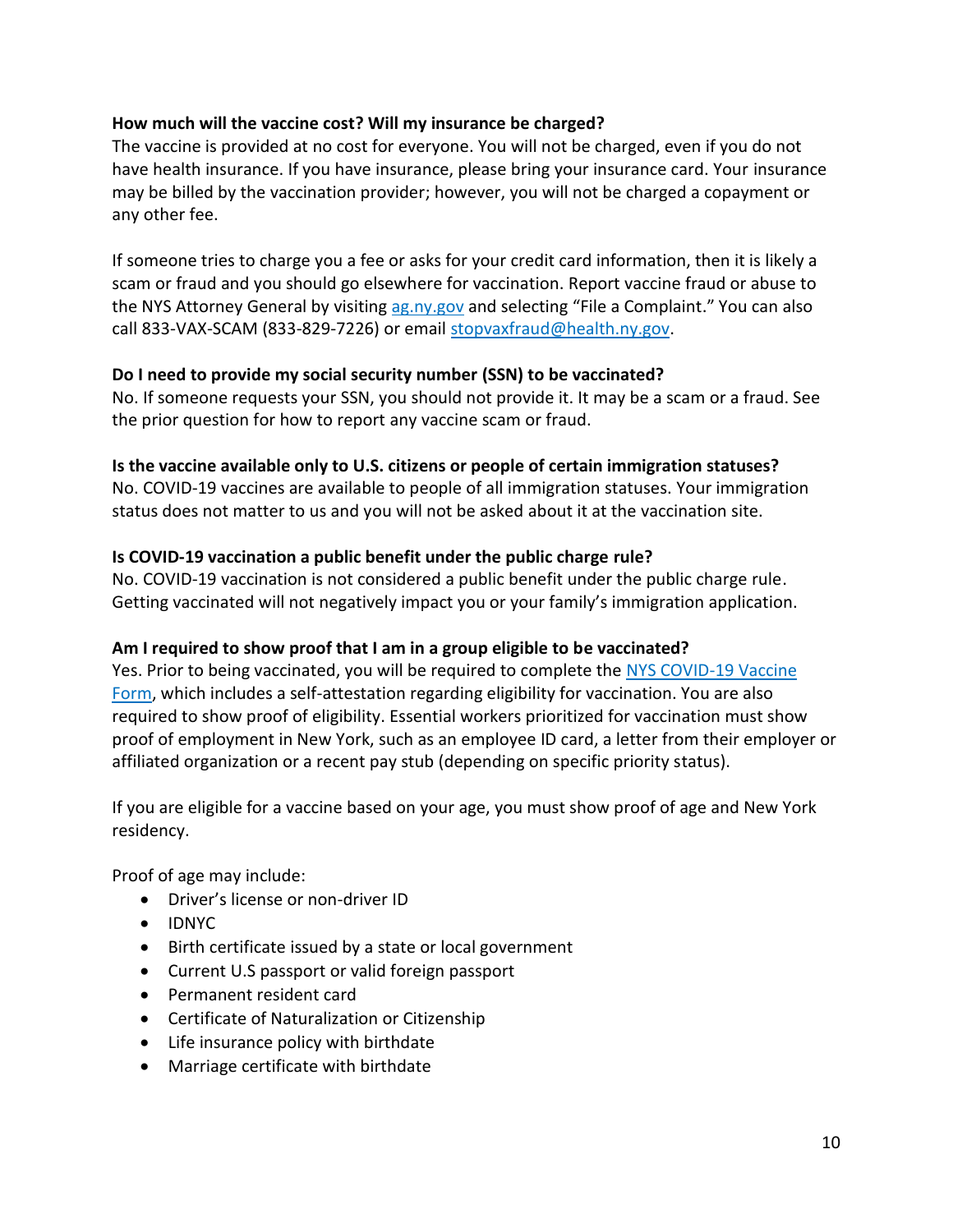Proof of residency may include:

- One of the following: state or government-issued ID (including IDNYC and NYS driver's license), statement from landlord, current rent receipt or lease, mortgage records **or**
- Two of the following: statement from another person, current mail, school records

NYC Health Department and Health + Hospitals sites are for people who work or live in NYC. All other sites are for people who work or live in NYS.

### **Is there anything I need to do to prepare for my vaccine appointment?**

There is nothing special you need to do prior to getting vaccinated. Reschedule your appointment if you have any symptoms of COVID-19 or are not feeling well. Remember to wear a face covering to your appointment and to bring:

- An insurance card if you have one
- Documents showing you are eligible to be vaccinated (described above)
- Your vaccination card (second dose appointment only)

### **How is the vaccine given?**

COVID-19 vaccines are intramuscular vaccines. They are given through a shot in the arm, similar to flu, measles, tetanus and many other vaccines. Both the Pfizer and Moderna vaccines require two doses several weeks apart.

### **Can I choose which vaccine I get?**

The Pfizer and Moderna vaccines are very similar and both have been shown to be very safe and effective. At this time, since vaccine supplies are limited, vaccination sites will generally only have one vaccine available. When vaccine becomes more widely available, you will likely have more options and can choose a site that has the vaccine you want to get.

# **When do I need to get the second dose of the vaccine? Does the second dose need to be of the same vaccine?**

Both doses should be of the same vaccine. If you receive the Pfizer vaccine, you should get a second dose of the Pfizer vaccine 21 to 42 days after your first dose. If you receive the Moderna vaccine, you should get a second dose of the Moderna vaccine 28 to 42 days after your first dose. You should not get the second dose earlier than recommended.

### **What if I miss or am late for my second dose?**

If you cannot get your second shot during the recommended interval, get it as soon as possible after. No matter how much time has passed, you should still get the second shot. If you get your second shot after the recommended interval, you will still only need two shots in total.

### **Can I get my second dose at a different location than where I got my first dose?**

No. New York State requires people to get their first dose and second dose at the same location.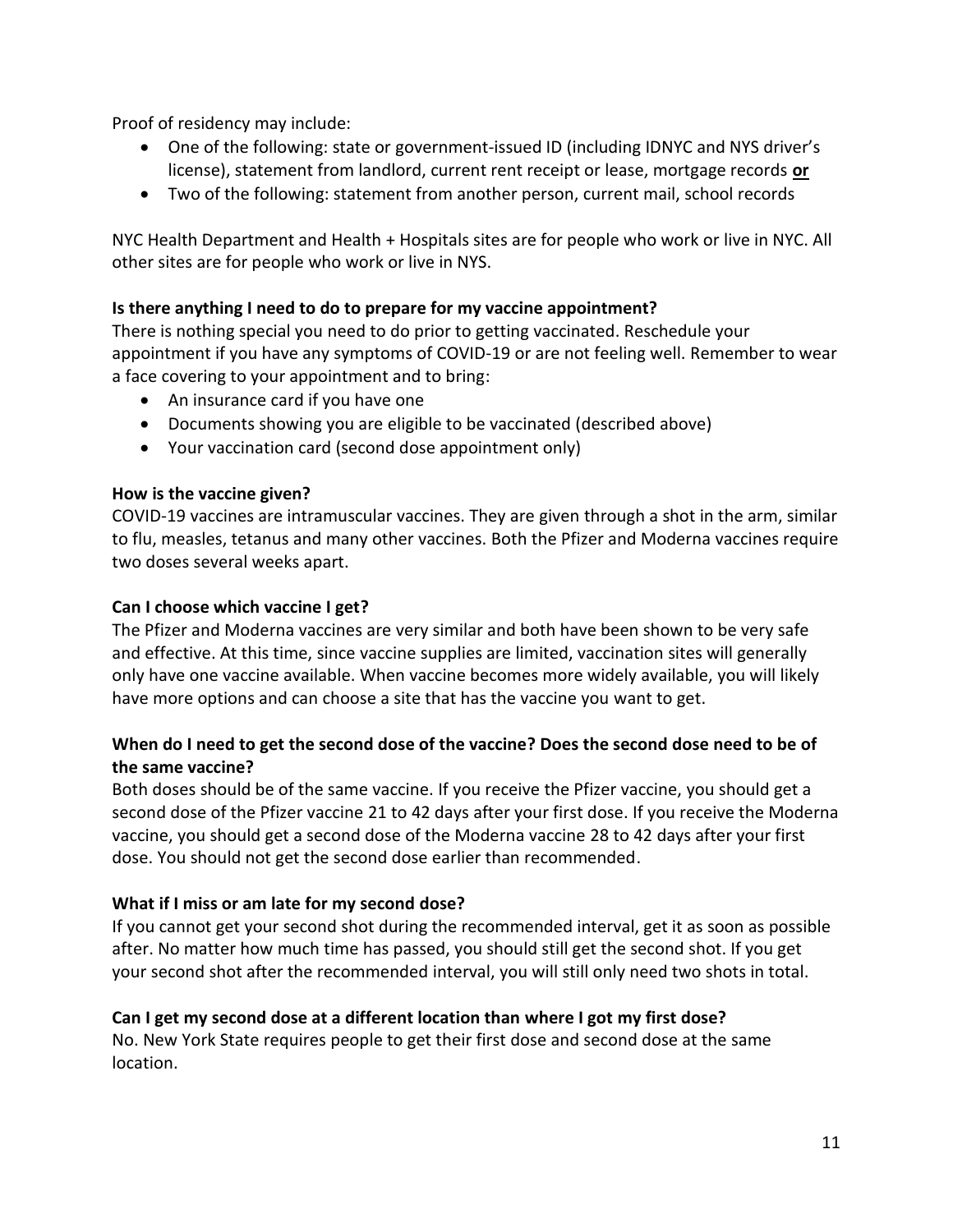### **Will I be provided with a record of vaccination?**

Yes. After receiving your first dose, you will receive a card with your name, date of birth, the vaccine you received, and the place and date you received it. Your vaccination card is an important medical record. Keep it in a safe place and make a photocopy or take a picture just in case you lose it. Bring the card with you when you go for your second shot. If you forget to bring the card or lose it, you will still be able to be vaccinated. The vaccination provider can look up your name in a computer to verify your first vaccination.

### **What if I lose my vaccination card after I am vaccinated?**

If you lose your card, you can get proof of vaccination from the NYC Health Department's Citywide Immunization Registry. The registry contains records of people vaccinated in NYC, and some records of NYC residents vaccinated outside of the city. If you have an IDNYC card, you can access your own vaccine record (and your minor children's records) on the City's [My](https://myvaccinerecord.cityofnewyork.us/myrecord/home.htm)  [Vaccine Record webpage.](https://myvaccinerecord.cityofnewyork.us/myrecord/home.htm) If you do not have an IDNYC card, your health care provider should be able to access your records and print documentation for you.

### **What are the side effects from the vaccine?**

Most people report some side effects from the vaccines, which are usually signs that the body is building protection. Common side effects include soreness or swelling on the arm where you got the shot, headache, body aches, tiredness and fever.

Side effects:

- Usually are mild to moderate.
- Usually start within the first three days after vaccination (the day after vaccination is the most common) and last for about one to two days after they begin.
- Are more common after the second dose.
- Are less common in older adults.

Some symptoms such as cough, shortness of breath, sore throat and loss of taste or smell are **not** reactions to the vaccine. These symptoms could mean you got COVID-19 or another infection prior to being vaccinated or shortly afterwards. If you have one of these symptoms, you should get tested for COVID-19, stay home for work and school, monitor your health, and contact your health care provider if needed. You cannot get COVID-19 from the vaccine.

### **What should I do if I get side effects from the vaccine?**

To reduce pain or swelling at the injection site, put a clean, cool, wet cloth over the area and use or exercise your arm. Call your health care provider if you have any side effects that concern you or do not go away after a few days, or if the redness or soreness where you got the shot increases after 24 hours. You can also talk to your provider about taking an over-thecounter medicine such as acetaminophen (Tylenol) or ibuprofen (Advil) to relieve pain or discomfort.

Get the second shot even if you have side effects after the first shot unless your health care provider tells you not to.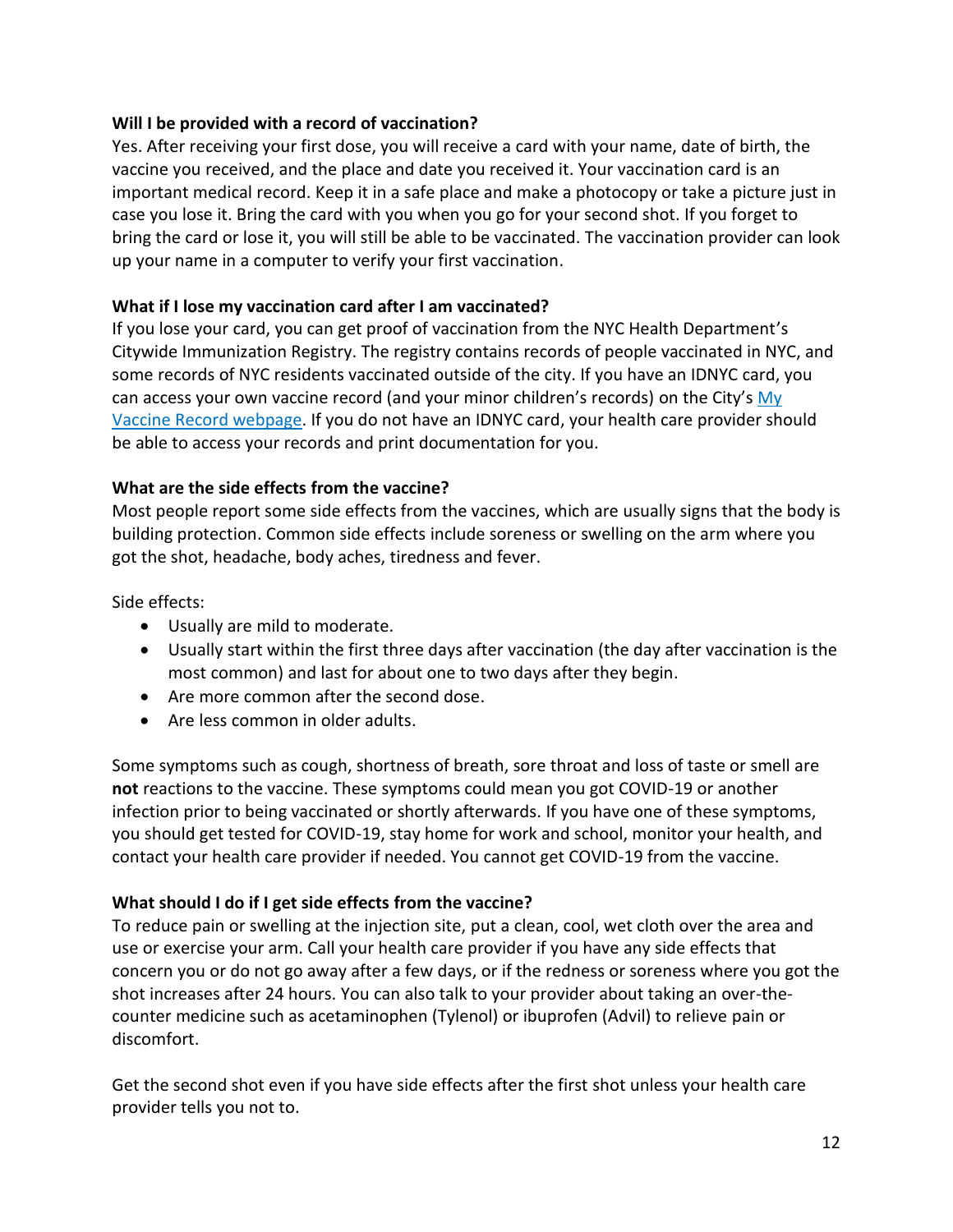### **Should I report side effects to anyone?**

It is helpful to report side effects so public health experts can monitor the effects of the vaccine. This is especially important with a new vaccine. You can report side effects through the CDC's V-safe smartphone app. To learn more, visit the [CDC's V-safe webpage.](https://cdc.gov/coronavirus/2019-ncov/vaccines/safety/vsafe.html) You can also report side effects to the CDC and FDA's Vaccine Adverse Event Reporting System (VAERS). Reports can be made online at the [VAERS webpage](https://vaers.hhs.gov/reportevent.html) or by calling 800-822-7967.

### **Is it possible to have an allergic reaction to the vaccine?**

Based on what we currently know, allergic reactions are uncommon. Allergic reactions generally start within a few minutes to an hour of getting the shot. Signs of a severe allergic reaction can include difficulty breathing, swelling of the face and throat, fast heartbeat, a severe rash all over the body, dizziness and weakness. If you think you are having a severe allergic reaction, call **911** or go to the nearest hospital.

### **When does the vaccine start working?**

While you may get some protection after the first dose, the vaccines are more effective after two doses. You will not have the vaccine's full protection until one to two weeks after your second dose.

### **Will I test positive for COVID-19 after I get vaccinated?**

The vaccines do not cause people to have a positive COVID-19 diagnostic (viral) test result. However, it is possible the vaccine can cause you to have a positive antibody test result, since part of the way the vaccines work is to teach your body to produce antibodies to the virus that causes COVID-19.

### **Can I stop taking other COVID-19 precautions, such as wearing a face covering, after I am vaccinated?**

No. We need to be cautious until more people are vaccinated and until there has been more time for us to better understand the impact of the vaccines on the spread of COVID-19. As such, you must still practice these prevention measures even after being vaccinated:

- Stay home if you are sick or recently tested positive for COVID-19.
- Stay at least 6 feet away from others.
- Wear a face covering.
- Wash your hands often.

### **Is my medical and other personal information protected?**

Your personal information is strictly protected. Basic information about you (such as your name, address, phone number, date of birth, vaccination date and vaccine received) will be shared with the NYC Health Department as required by law, but there are strict laws in place to make sure your information remains confidential. Your social security number is not collected or shared, nor is immigration status.